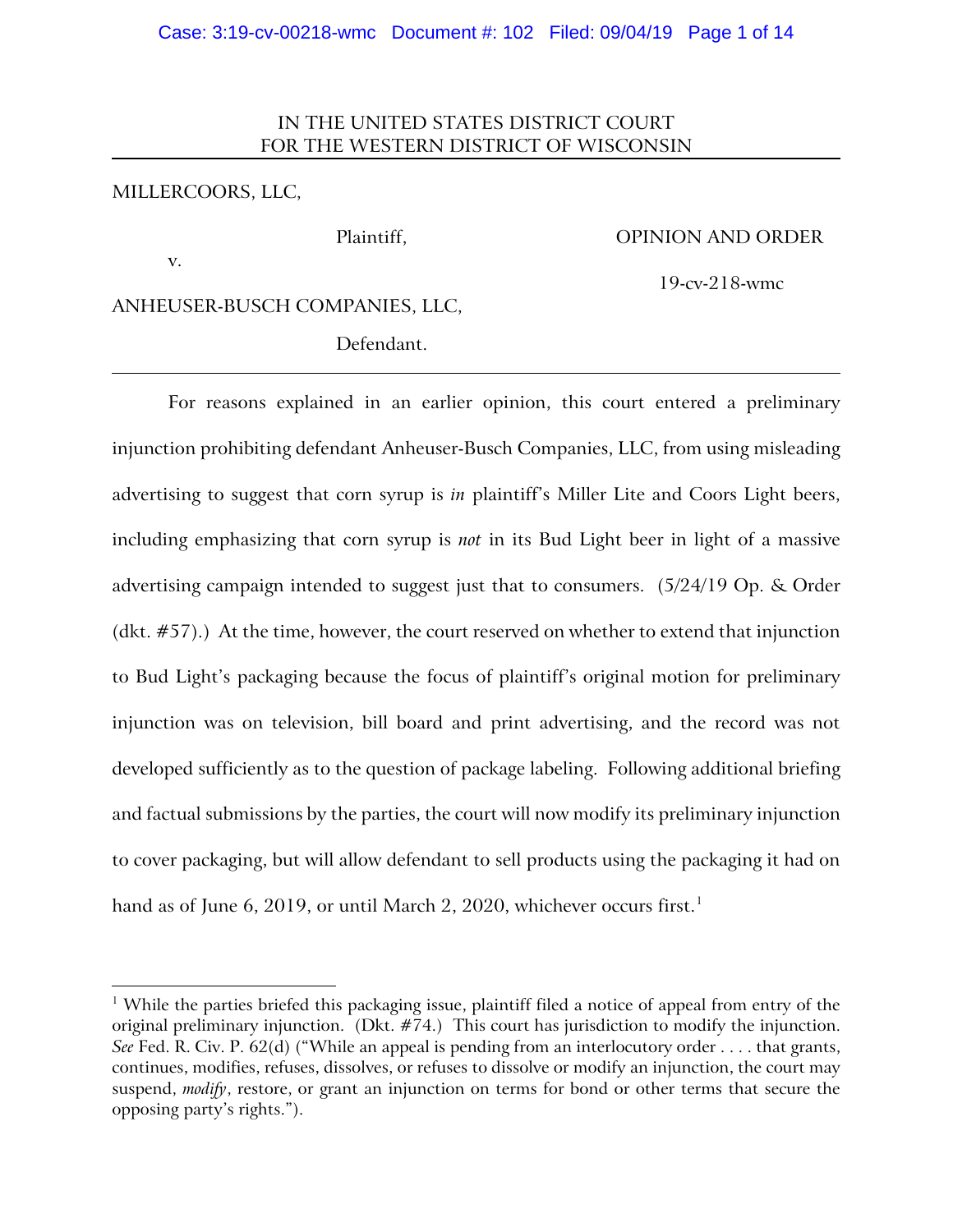# FINDINGS OF FACTS

# **A. Overview of Bud Light Packaging**

For beer, secondary packaging is the outer packaging that contains individual bottles and cans. For a 6-pack, 12-pack or 24-pack of Bud Light, the secondary packaging is the outer cardboard package that holds the bottles or cans. The following images reflect the current version of the packaging of the front and side panels of Bud Light's 6-pack of bottles:



(Reis Decl. (dkt. #60) ¶¶ 5-6.)

MillerCoors points out the "no corn syrup" on the front and side panels, and the "see bottom panel" language on the side panels. The bottom panel also states "find out what's *in* your beer" and "learn more at: budlight.com." (Emphasis added.)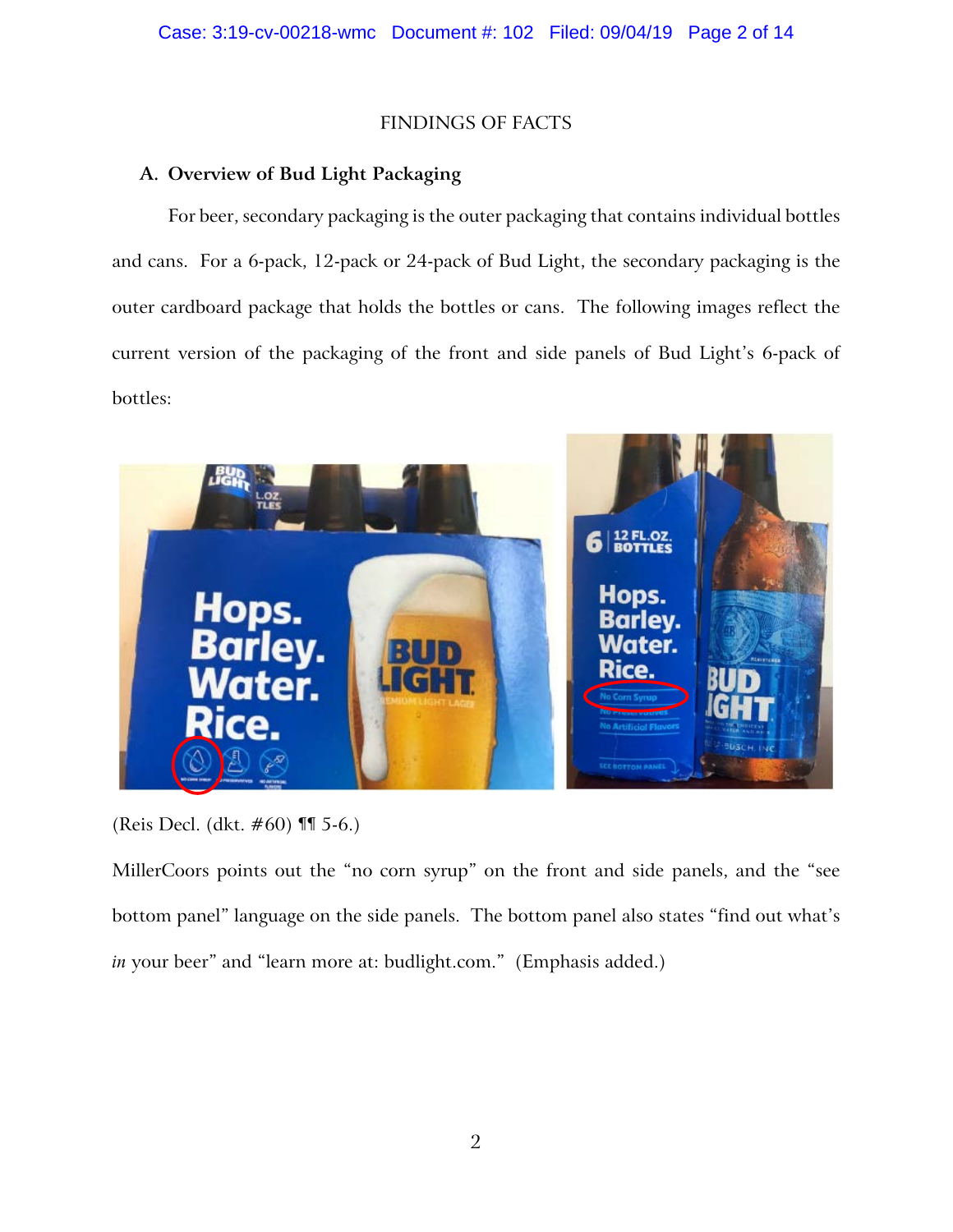

# (*Id.* ¶ 7.)

Until June 3, 2019, the Bud Light website contained the following images:

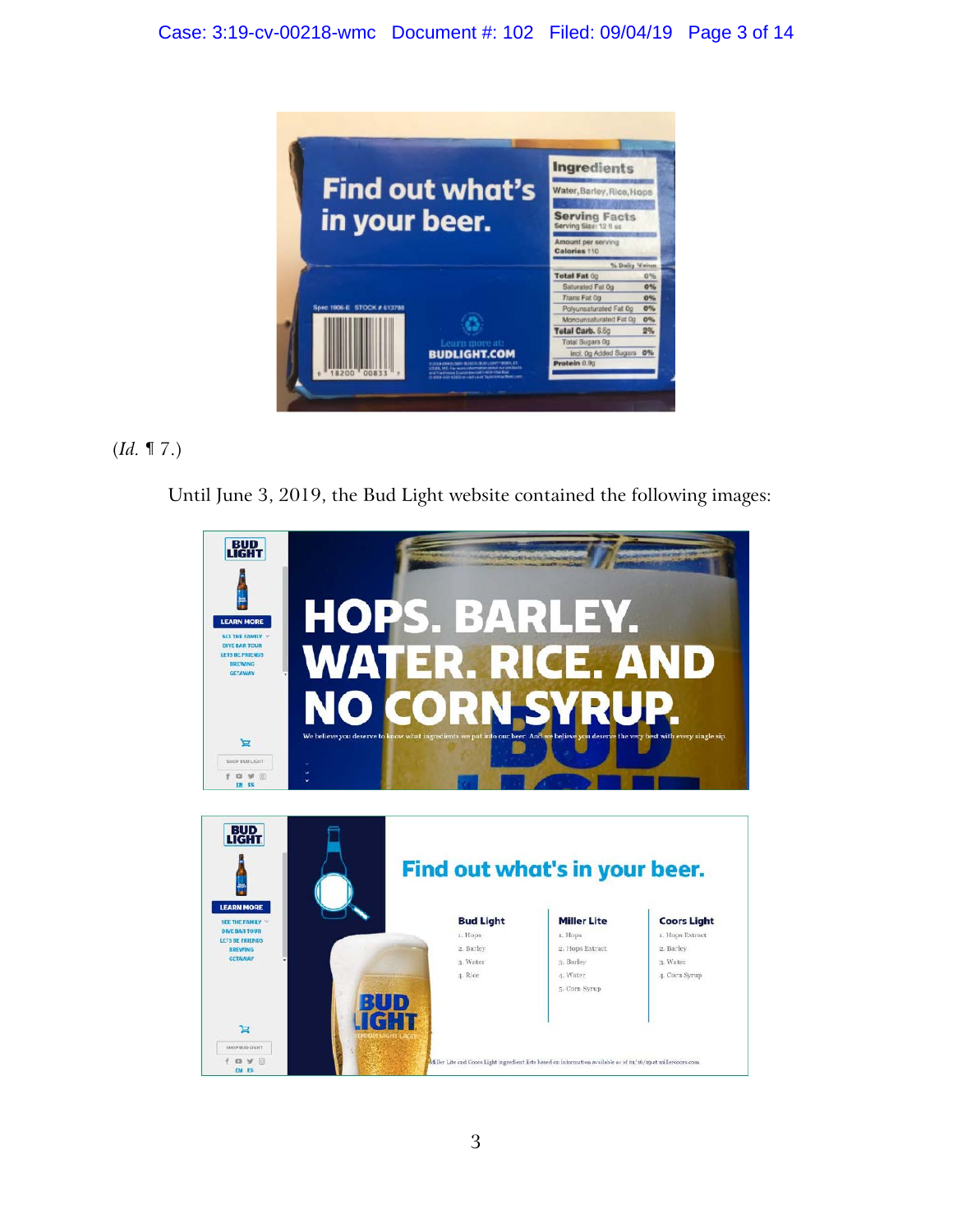(*Id.* ¶¶ 27-28.) The first image states, "We believe you deserve to know what ingredients we put *into* our beer." (Emphasis added.)

The prior injunction required compliance by June 3, and defendant represents that it changed the website images to the following on that date:



(Harrison Decl., Ex. 1 (dkt. #68-1).) The language has been modified to now read, "We believe you deserve to know what ingredients we *use* to brew our beer." (Emphasis added.) Moreover, the second image displayed above was replaced with the following image:



(Harrison Decl., Ex. [2](#page-3-0) (dkt.  $\#68-2$ ).)<sup>2</sup>

 $\overline{a}$ 

<span id="page-3-0"></span><sup>&</sup>lt;sup>2</sup> Plaintiff also includes images of so-called "Bud Light extensions," referring to Bud Light Lime, Bud Light Orange, and Bud Light Lemon Tea, all of which also contain the "no corn syrup" language. (Pl.'s Suppl. PFOFs (dkt. #59) ¶¶ 127-38; *see also* Reis Decl., Ex. 1 (dkt. #60-1).) Because those products are also identified as Bud Light and have the same language as the core product, the court's analysis applies with equal effect.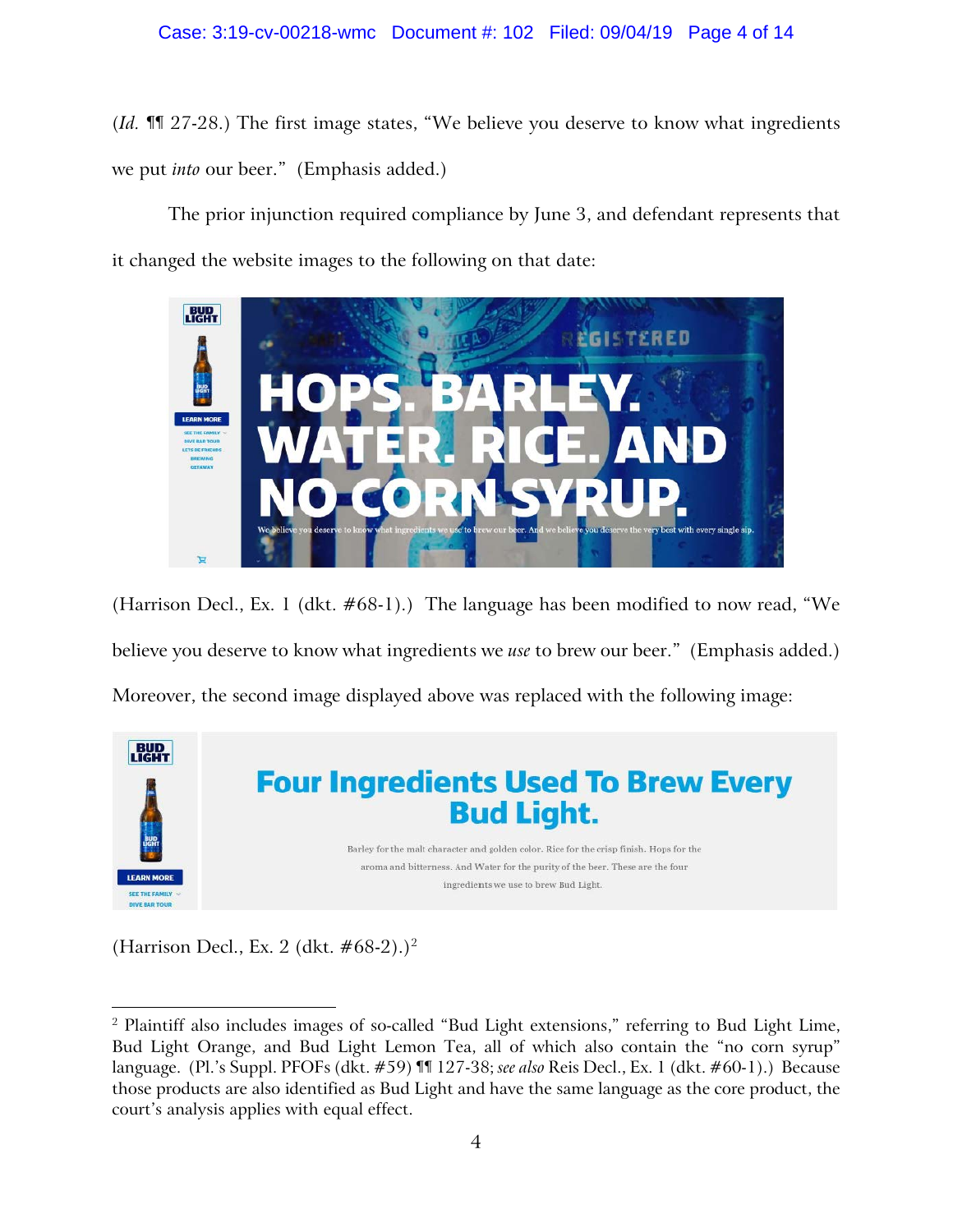# **B. Light Beer Retail Displays**

At least some retail displays of Bud Light are displayed alongside packages of Miller Lite and Coors Lights, as depicted below:



(Reis Decl, Ex. 2 (dkt. #60-2) 4.)

Ryan Reis, MillerCoors Vice President of the Coors family of brands, avers that packages of Bud Light are "almost always" displayed at retail alongside packages of Coors Light and Miller Lite (Pl.'s Suppl. PFOFs (dkt. #59) ¶¶ 146-47), an assertion defendant purports to dispute solely because it is only supported by Reis's "say-so," but provides no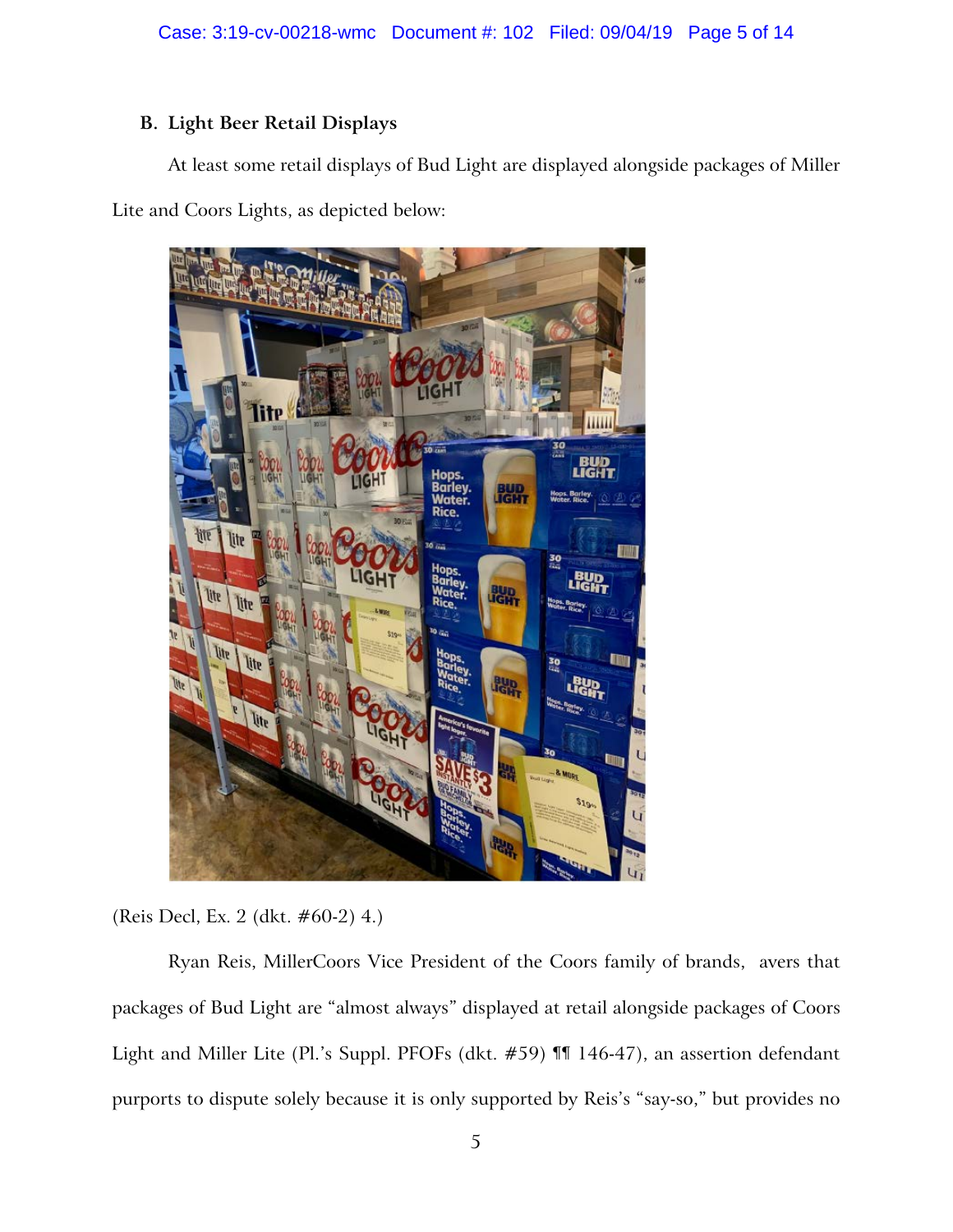#### Case: 3:19-cv-00218-wmc Document #: 102 Filed: 09/04/19 Page 6 of 14

contrary opinion or experience evidence. Reis also represents that there is "nearly total overlap between Miller Lite and Bud Light distribution and retail" (*id.* ¶ 148), which defendant purports to dispute on the same basis. According to an unspecified Nielsen report, Bud Light, Coors Light and Miller Lite also comprise 100% of the national premium light beer market.

## **C. Packaging as a Driver of Purchasing**

Reis avers that secondary packaging is an effective way to drive purchasing decisions because it communicates claims about the product to consumers at the point-of-purchase. Defendant challenges Reis's ability to provide such statements on two grounds: lack of personal knowledge or expertise on consumer behavior. Given Reis's current role and past education and experience in marketing and brand management, including at MillerCoors (Reis Decl. (dkt. #14) ¶¶ 2-4), both grounds fall flat. Indeed, Reis's background and expertise appear to make him eminently qualified to testify about the marketing of beer.

The parties also offer competing customer studies in support of their respective positions. MillerCoors points to a Neilsen report showing that 32% of Baby Boomers, 47% of Generation X and 60% of Millennials have not yet decided which brand of beer to purchase when they enter a store. (Reis Decl. (dkt. #60) ¶ 35.) In contrast, Anheuser-Busch points to Mintel's 2018 consumer research report on beer and craft beer, showing that packing is not an important factor in deciding what beer to purchase for 91% of beer purchasers and for 94% of non-craft beer drinkers, the latter of which include drinkers of light beer, but does not disclose whether light beer purchasers fall above or below that percentage. (Saini Decl. (dkt. #66) ¶¶ 3-6.)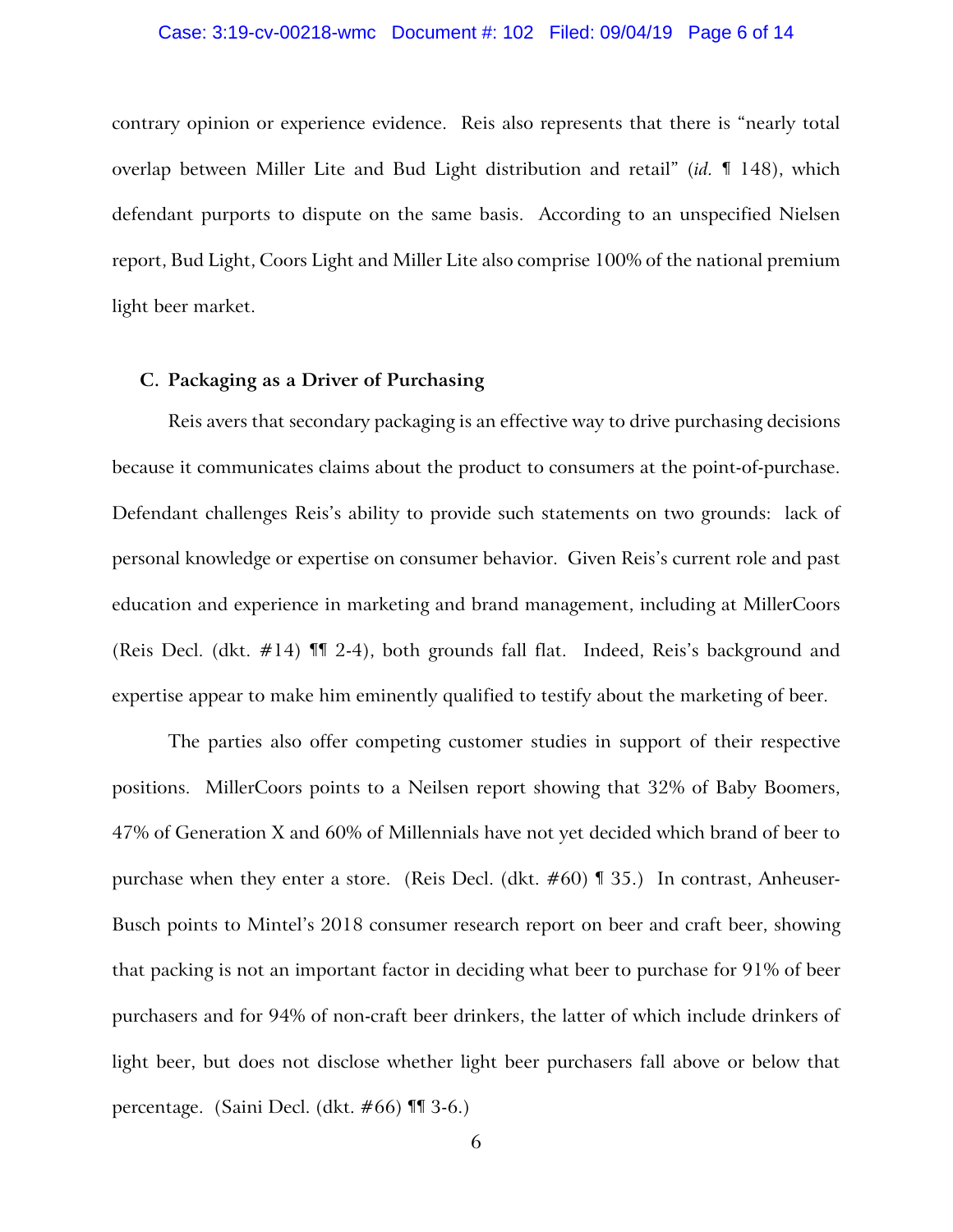## **D. Bud Light's Survey**

Defendant further commissioned its own survey to undermine plaintiff's claim of a likelihood of consumer confusion with respect to the challenged statements on the packaging. Specifically, Philip Johnson, a market research survey expert, conducted a survey of 625 light beer drinkers. The participants were shown either a test or control version of the side or front panels of Bud Light's 12-pack bottle packaging. The only difference between the test and control was that the control had the "no corn syrup" language and icon removed.

After reviewing the front image for 10 seconds and the side image for 10 seconds, participants were asked a series of open ended questions, including: "In your own words, what as the main message, if any, on the package you just saw? Please describe it as best as you can. What else, if anything, did the information on the package say or suggest to you?" (Johnson Decl. (dkt. #65) ¶ 23.) In response to this question, zero respondents in either group mentioned Miller Lite or Coors Light. The majority of respondents reported that the main message conveyed by the packaging is Bud Light's ingredients. For those respondents who correctly identified Bud Light or Budweiser as the brand of beer shown in the packaging, they were then asked, "Did the package say or suggest OR did the package not say or suggest something about any other brand or brands of beer?" (*Id.* ¶ 26.) In response, 28% of the test group and 23% of the control group answered that the packaging did say or suggest something about other brands. Those respondents were then asked, "[w]hat other brand of beer did the package say or suggest something about?," to which only one respondent in the test group identified Miller Lite or Coors Light. (Johnson Reply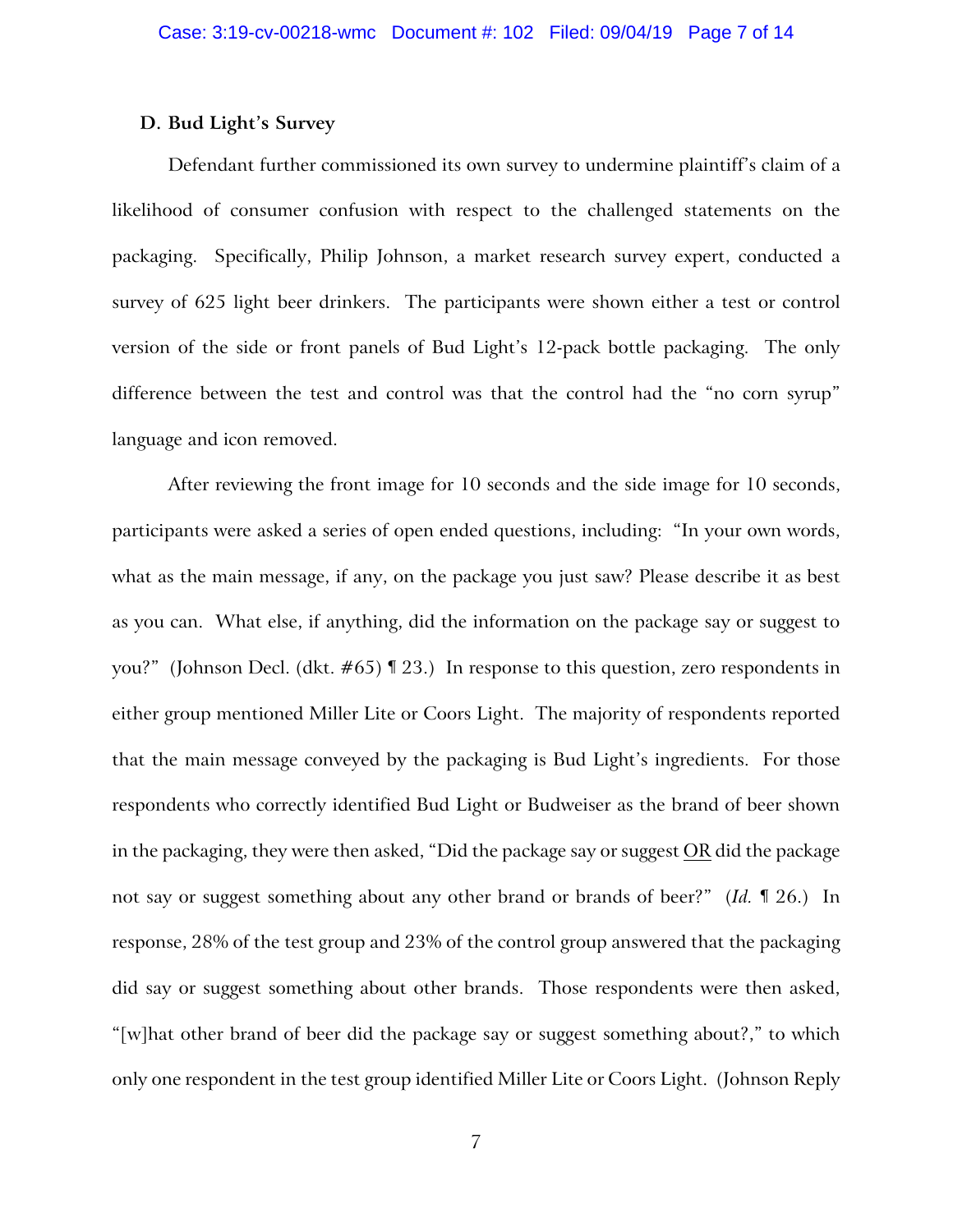Decl. (dkt. #83) ¶ 22.) When asked what the packaging says or suggests about other brands of beer, 3% of the test respondents reporting receiving any message about other brands of beer having or using corn syrup. (Johnson Decl. (dkt. #65) ¶¶ 30-31.)

### **E. Costs**

 $\overline{a}$ 

As of June 6, 2019, the total value of unused secondary packaging for Bud Light products containing the "no corn syrup" icon and language is \$27,711,176, which amounts to 69,471,46[3](#page-7-0) packages.<sup>3</sup> This packaging had not yet been used to pack Bud Light products, nor had it been shipped to distributors or retailers. Also as of June 6, 2019, defendant has 1,326,587 cases of finished beer for Bud Light that have been packaged into secondary containers but that have not yet left A-B's breweries or warehouses. The value of the product in this packaging is approximately \$5,000,000. Defendant also represents that its quality control policy requires secondary packaging be used within 270 days. Therefore, the packaging available as of June 6, 2019, will "expire" by early March 2020.

## OPINION

The court will not recount the standard governing plaintiff's motion for preliminary injunction other than its burden to demonstrate some likelihood of success in proving the challenged statements on defendant's packaging have "the tendency to deceive a substantial segment of its audience." (5/24/19 Op. & Order (dkt. #57) 18-20 (citing

<span id="page-7-0"></span><sup>&</sup>lt;sup>3</sup> In its reply brief, plaintiff suggests that defendant could apply stickers to the packaging. In a surreply, defendant maintains that the sticker would cost \$1.10 per package, apparently three times the cost of the packaging itself, resulting in a total cost of over \$76 million. This strikes the court as an absurdly high estimation, but the court need not weigh this cost for the reasons that follow.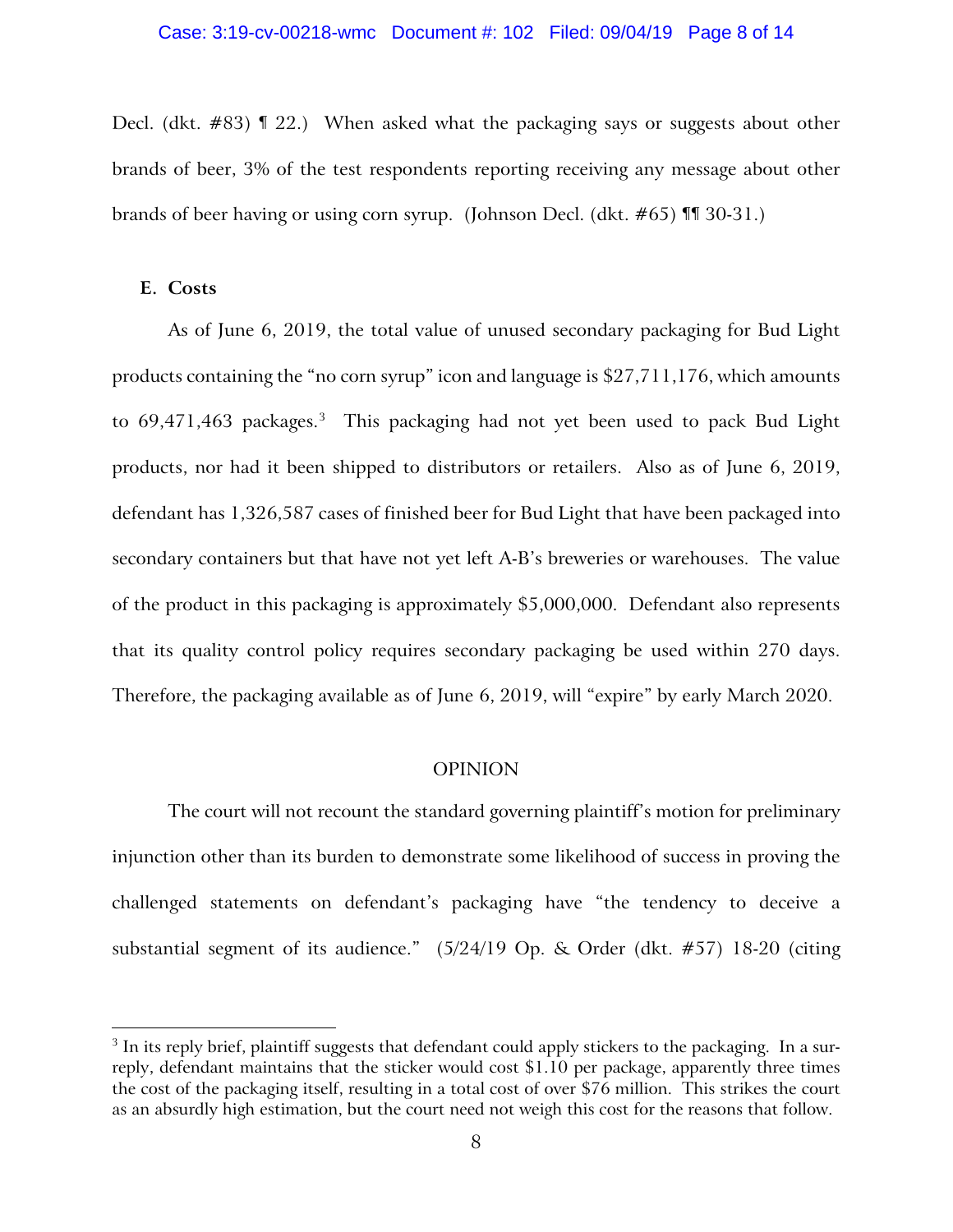#### Case: 3:19-cv-00218-wmc Document #: 102 Filed: 09/04/19 Page 9 of 14

*Planned Parenthood of Ind. & Ky., Inc. v. Comm'r of Ind. State Dep't of Health*, 896 F.3d 809, 816 (7th Cir. 2018); *Eli Lilly & Co. v. Arla Foods, Inc.*, 893 F.3d 375, 382 (7th Cir. 2018)).) Under the Lanham Act, such false advertising "violations are presumed to be irreparable, even if the plaintiff fails to demonstrate a business loss." *Promatek Indus., Ltd. v. Equitrac Corp.*, 300 F.3d 808, 813 (7th Cir. 2002).[4](#page-8-0)

At the end of its prior order, the court described the packaging as "non-comparative" (5/24/19 Op. & Order (dkt. #57) 49), which defendant now characterizes as a "ruling." (Def.'s Opp'n (dkt. #63) 2.) However, the court expressly declined to rule on the packaging without additional submissions by the parties and merely chose that adjective to draw a contrast with the Second Thespians commercial and the series of billboards, both of which referenced Bud Light's "no corn syrup" in close proximity to Miller Lite's or Coors Light's "corn syrup." (5/24/19 Op. & Order (dkt. #57) 8, 10, 32-33.) While the packaging now at issue does not mention Miller Lite or Coors Light, that does not mean that it is not actionable under the Lanham Act. *See, e.g.*, *Time Warner Cable, Inc. v. DIRECTV, Inc.*, 497 F.3d 144, 162 (2d Cir. 2007) ("Given the nearly binary structure of the television services market, it would be obvious to consumers that DIRECTV's claims of superiority are aimed at diminishing the value of cable—which, as discussed above, is synonymous with TWC in the areas covered by the preliminary injunction. Therefore, although the Revised Simpson Commercial does not explicitly mention TWC or cable, it 'necessarily diminishes' the value

 $\overline{a}$ 

<span id="page-8-0"></span><sup>&</sup>lt;sup>4</sup> In its prior opinion and order, this court noted that at least the Third Circuit has extended to Lanham Act false advertisement claims, the Supreme Court's holding in *eBay Inc. v. MercExchange, L.L.C.*, 547 U.S. 388, 391-92 (2006), requiring a movant to supply evidence to support as to each element to obtain injunctive relief in the patent context, although the Seventh Circuit has not. (5/24/19 Op. & Order (dkt. #57) 45 n.25.)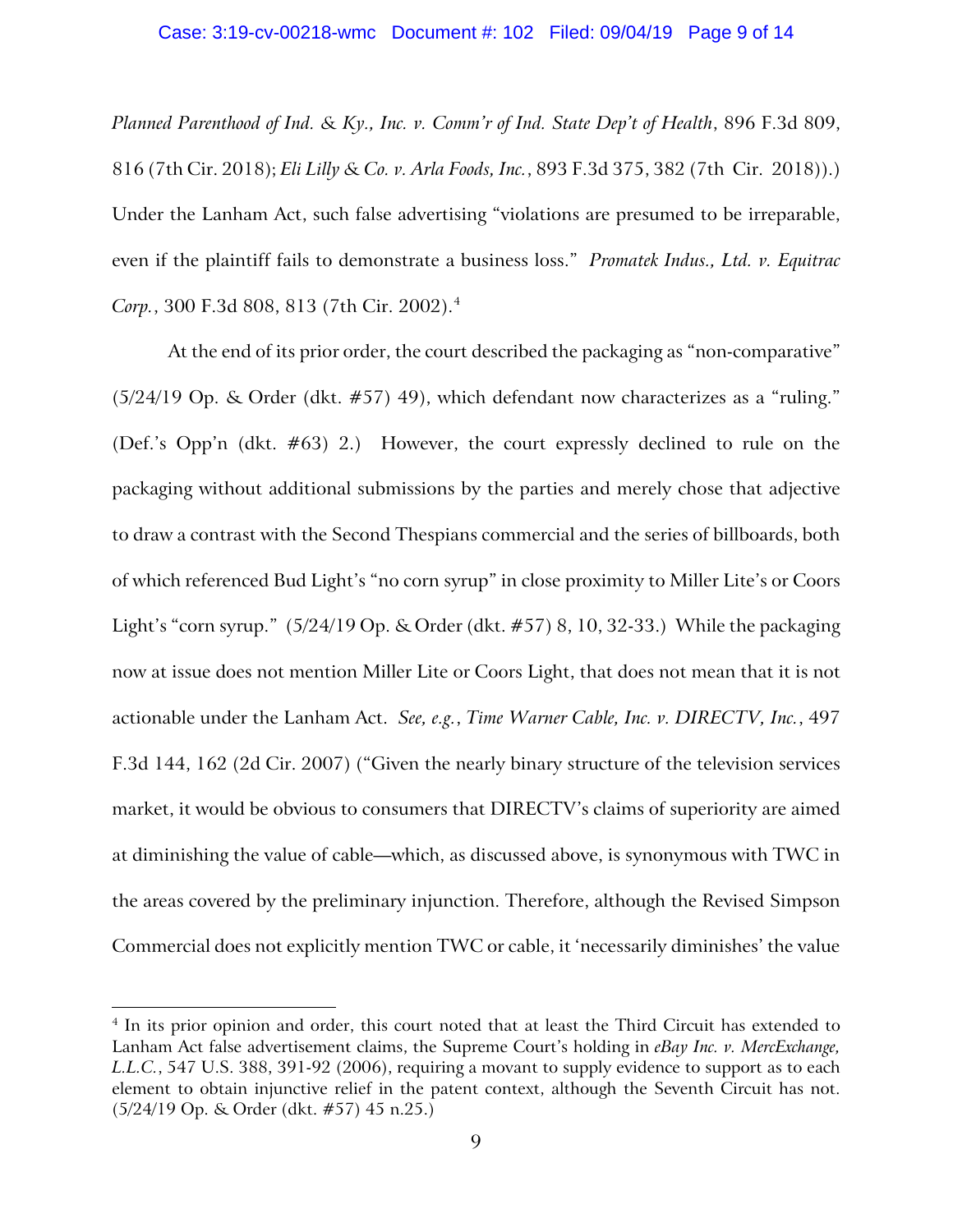of TWC's product.").

Viewed in context of the full advertising campaign, a reasonable jury could find that the implicit message of the packaging is that other beers contain corn syrup. *See Abbott Labs. v. Mead Johnson & Co.*, 971 F.2d 6, 15 (7th Cir. 1992) ("The presence of this implied message is even more pronounced when viewed in the context of Mead's entire promotional campaign."). Moreover, in light of the limited number of beers in the light beer market, with Bud Light, Miller Lite and Coors Light accounting for almost 100% of sales, that same jury could also find a substantial segment of consumers would infer that Bud Light's principal competitors contain corn syrup, especially after a hundred million dollar television and print campaign misleadingly suggesting the same thing.

Defendant challenges whether the court should consider the challenged packaging in light of this full advertising campaign, but the cases it cites in support are distinguishable for the reasons plaintiff points out. For example, the district court in *Ameritox, Ltd. v. Millennium Laboratories, Inc.*, 889 F. Supp. 2d 1304 (M.D. Fla. 2012), found "eight distinct representations," that were sufficiently discrete to be considered as a whole. *Id.* at 1309- 11. In contrast, defendant's "corn syrup" / "no corn syrup" language was part of an intentional, coordinated campaign used in both the previously enjoined advertisements and the packaging at issue in the present opinion. *See also Am. Muscle Docks & Fabrication LLC v. Merco, Inc.*, 187 F. Supp. 3d 694, 702-03 (N.D. W. Va. 2016) (discussing two distinct representations, one concerning quality and the other concerning who originated the company).

Defendant also cites to *Pizza Hut, Inc v. Papa John's International, Inc.*, 227 F.3d 489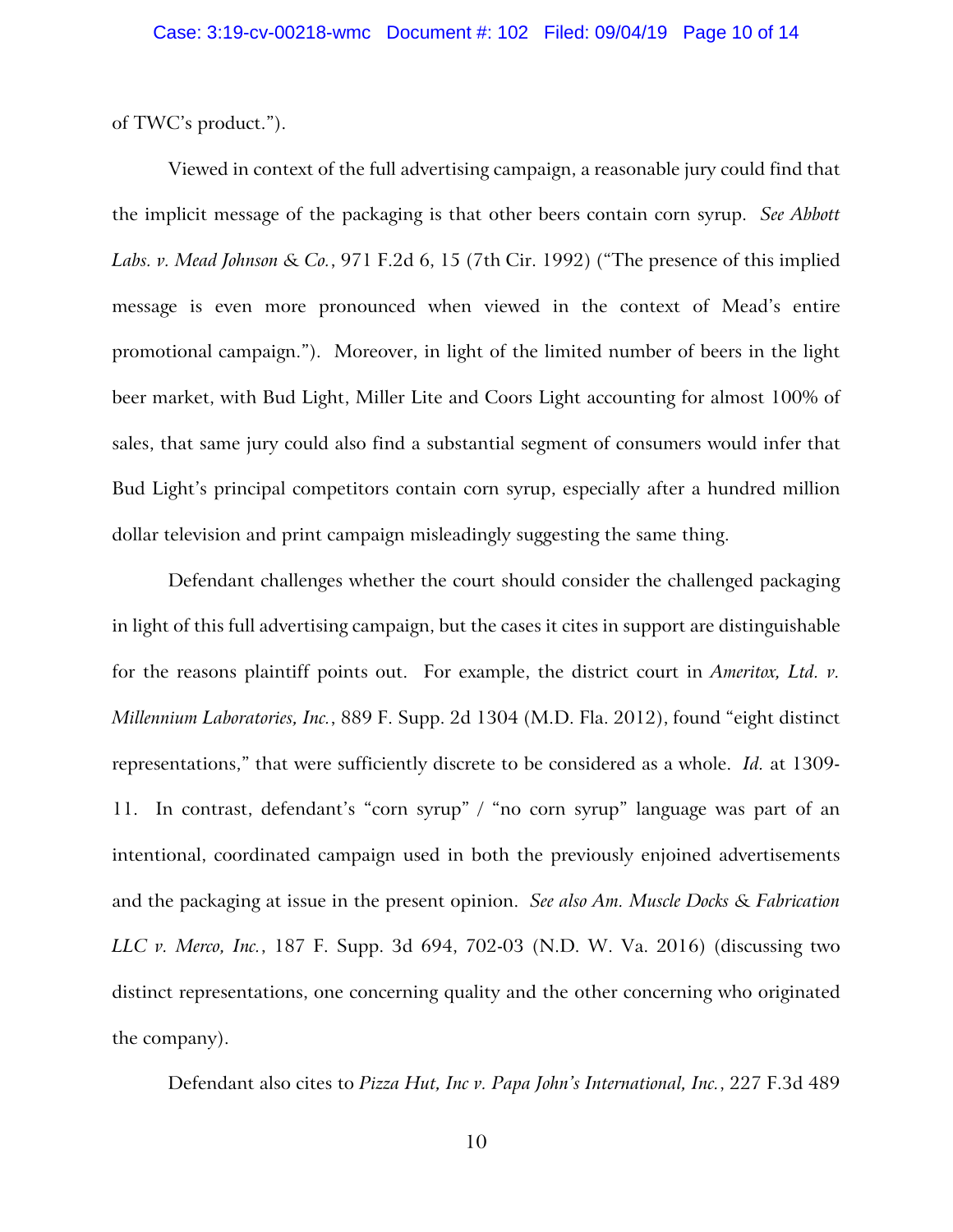#### Case: 3:19-cv-00218-wmc Document #: 102 Filed: 09/04/19 Page 11 of 14

(5th Cir. 2000), but that case is similarly inapposite. In that case, the Fifth Circuit concluded that the district court's injunction preventing Papa John's from using its slogan "Better Ingredients. Better Pizza" was too expansive given the lack of evidence "that the slogan has become forever 'tainted' by its use as the tag line in [a] handful of misleading comparison ads." *Id.* at 502 n.11. But defendant's comparison to that injunction ignores this court's substantially more limited, preliminary injunction, which not only does not enjoin defendant from using the word "ingredients" or discussing Bud Light's ingredients, or even prevent it from emphasizing its use of rice over corn syrup in brewing its beer. Moreover, the Fifth Circuit's holding in *Pizza Hut* in no way undermines consideration of the full advertising campaign in assessing the scope of an injunction for statements on packaging.

Putting aside this legal argument, defendant also challenges the extent to which plaintiff may rely on the larger advertising campaign to demonstrate a likelihood of confusion as a factual matter. As described above, defendant's commissioned survey casts doubt both on consumers linking the packaging to (1) another beer brand and (2) a statement about corn syrup. In response, plaintiff's expert Yoram (Jerry) Wind, Ph.D. offered several criticisms of Johnson's approach, some of which may well have traction with a reasonable jury. (Suppl. Wind Decl. (dkt. #70).) Certainly, the court is skeptical that a reasonable jury would accept Wind's argument that the survey is flawed because respondents were not shown the bottom of the packaging, at least absent some evidence that a substantial segment of beer purchasers examine the bottom of packaging in deciding which beer to purchase (or at least that retailers regularly stack product to display the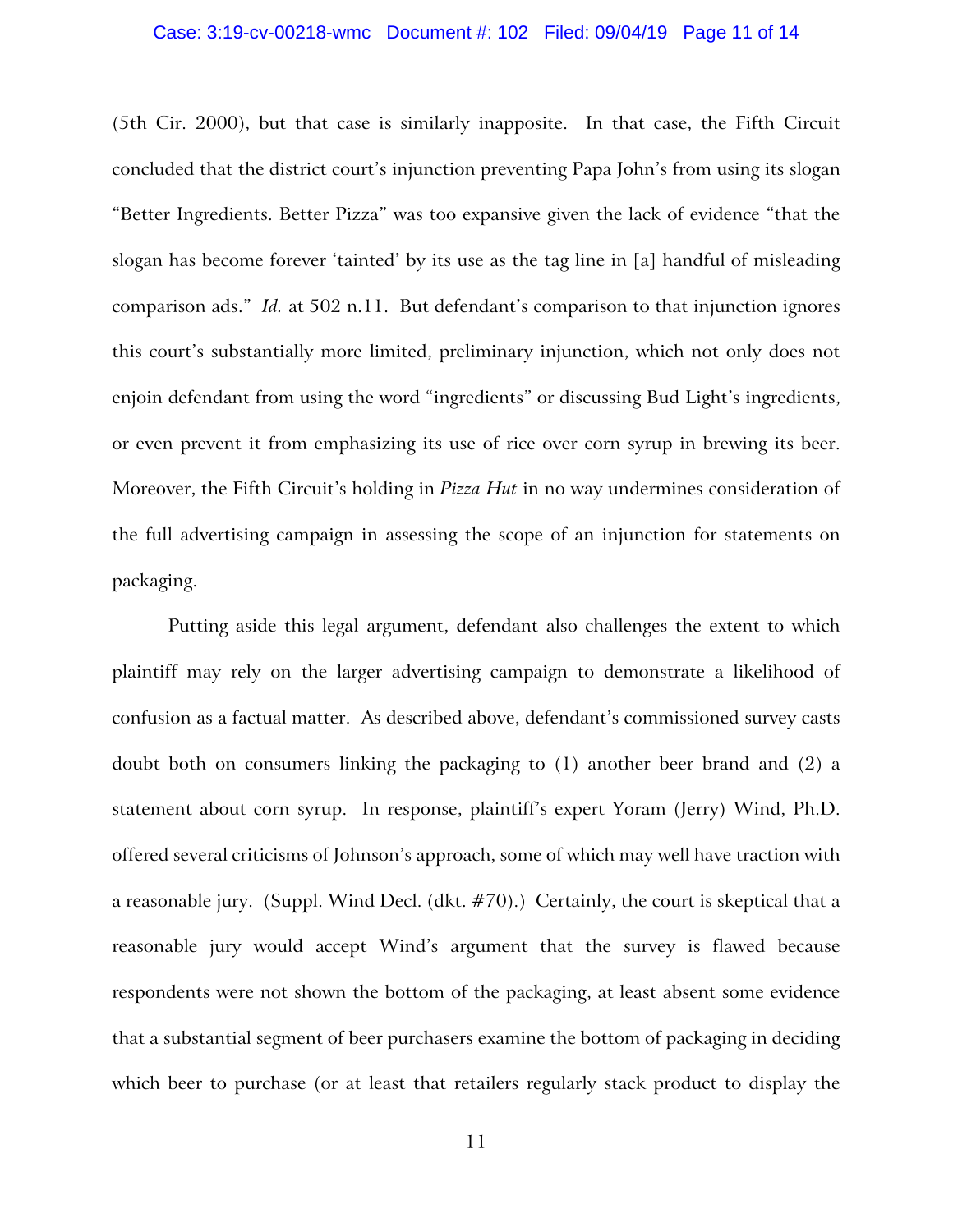#### Case: 3:19-cv-00218-wmc Document #: 102 Filed: 09/04/19 Page 12 of 14

bottom of packaging). Other criticisms, however, might well be accepted, including: the survey was not conducted in a retail setting *next to* Miller Lite and Coors Light packaging; and the limited time (ten seconds per image) respondents had to examine an image of the packaging cuts against the weight of the survey findings. Moreover, Wind raises valid challenges to Johnson's coding of open-ended questions, including Johnson's treatment of references to "other beers." (*Id.* ¶¶ 31-33.) While a jury may ultimately credit Johnson's opinions based on his survey, plaintiff has at least demonstrated some likelihood of success in proving to a reasonable jury that the Bud Light packaging's continued use of the nowwell-known tag lines "no corn syrup" and "find out what is in your beer" when on display next to Miller Lite and Coors Lite packaging is likely to be misleading, at least viewed in the context of defendant's full advertising campaign.

Contrary to defendant spending tens of millions of dollars on special packaging closely attuned to its larger advertising effort, defendant also challenges the importance of packaging and, specifically, whether statements on packaging are material to consumers' decisions. *See LG Elec. v. Whirlpool*, No. 08 C 242, 2010 WL 2921633, at \*3 (N.D. Ill. July 22, 2010) ("Materiality is an element of an implied falsity claim."). In support, defendant primarily relies on the market research report by Mintel Group as previously described above. As Dr. Wind observes, however, defendant points to the relatively low percentage of beer buyers who rely on cosmetic "label / packaging design" like choice of font, color or layout of the packaging, to drive their purchase decision, not to the issues in this case, which extend to substantive concerns about nutritional value. (Wind Suppl. Decl. (dkt. #70) II 18.) In contrast, the declaration of MillerCoors Vice President Ryan Reis and the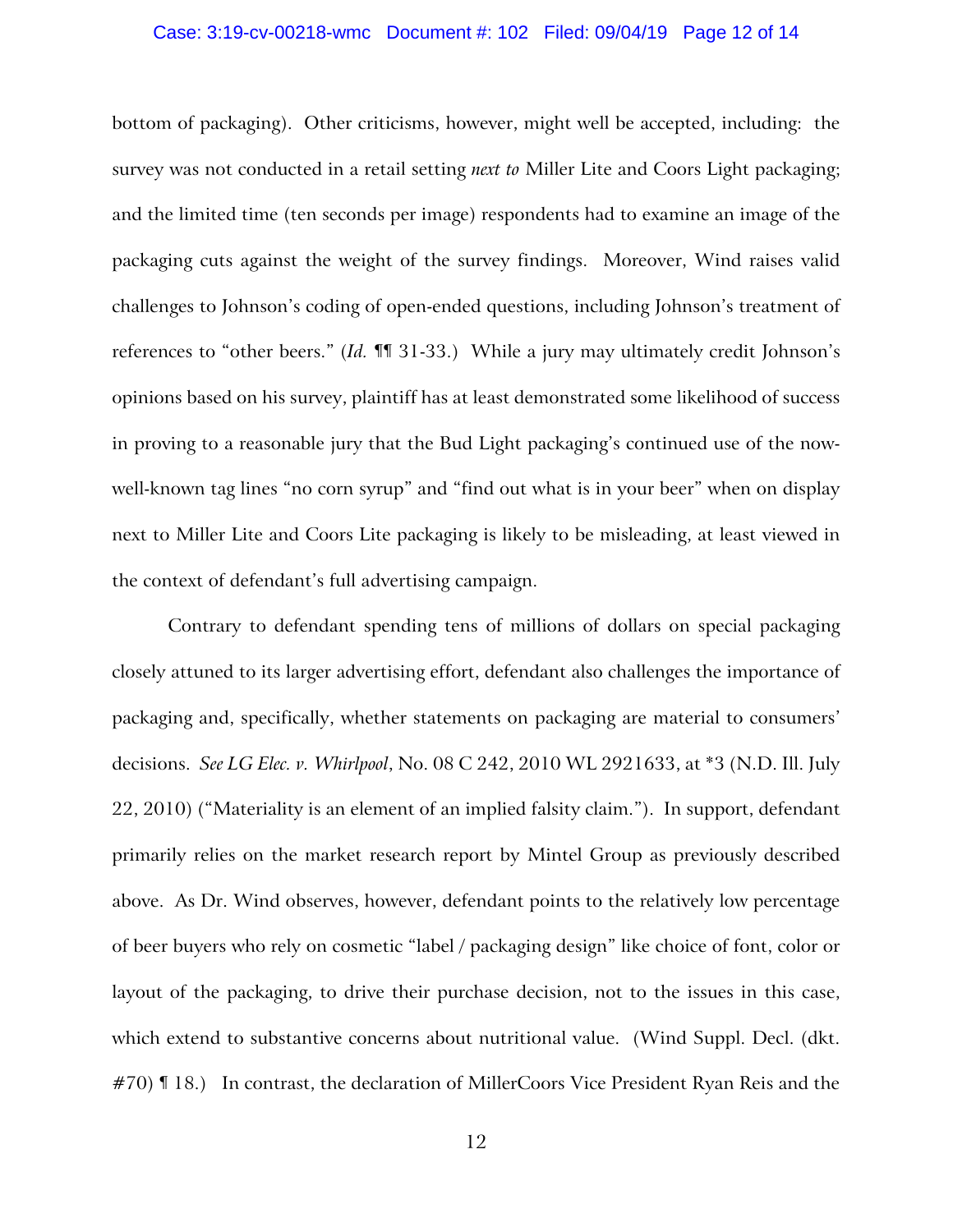### Case: 3:19-cv-00218-wmc Document #: 102 Filed: 09/04/19 Page 13 of 14

Nielsen study provide an evidentiary basis for a reasonable factfinder to conclude that statements on packaging, especially when influenced by a larger advertising campaign, are likely to be material. Moreover, defendant's position that packaging is *not* material to the packaging decision is contradicted in its sur-reply, which contends that its consumers would not tolerate stickering over certain words. (Def.'s Sur-reply (dkt. #80) 3.)

For these reasons, the court concludes that plaintiff has demonstrated some likelihood of success on the merits and benefits from a presumption of irreparable harm. Still, given the lack of *express* comparative statements on the packaging and the significant harm to defendant in having to replace its packaging materials, both financial and possible interruption in product distribution, the court concludes that a more tailored injunction is appropriate. Defendant may sell Bud Light using the packaging it had on hand as of June 6, 2019, or until March 2, 2020 (270 days from June 6, 2019), whichever occurs first. After that date, however, defendant shall remove the "no corn syrup" language *and* icon from its packaging until resolution of this case or the preliminary injunction is lifted. [5](#page-12-0)

As directed by the court, defendant briefed the issue of the amount of bond sought if the court were to enjoin packaging. Because the injunction ordered by the court was not addressed in defendant's brief, the court will permit defendant until September 17, 2019,

 $\overline{a}$ 

<span id="page-12-0"></span> $5$  The court understands that plaintiff may view this modified injunction as providing very limited relief, but without more evidence, the court is unable to discern whether consumers may be harmed by requiring a more aggressive deadline for replacing packaging. The court is open to a motion to modify the preliminary injunction with an earlier deadline for defendant to change its packaging if plaintiff can show either that the sticker option is a feasible option for existing packaging or how soon defendant could practically obtain replacement packaging without interrupting its ability to offer Bud Light for sale. Of course, this would likely require the posting of a far higher bond to account for stickering over misleading language or rendering old packaging unusable.